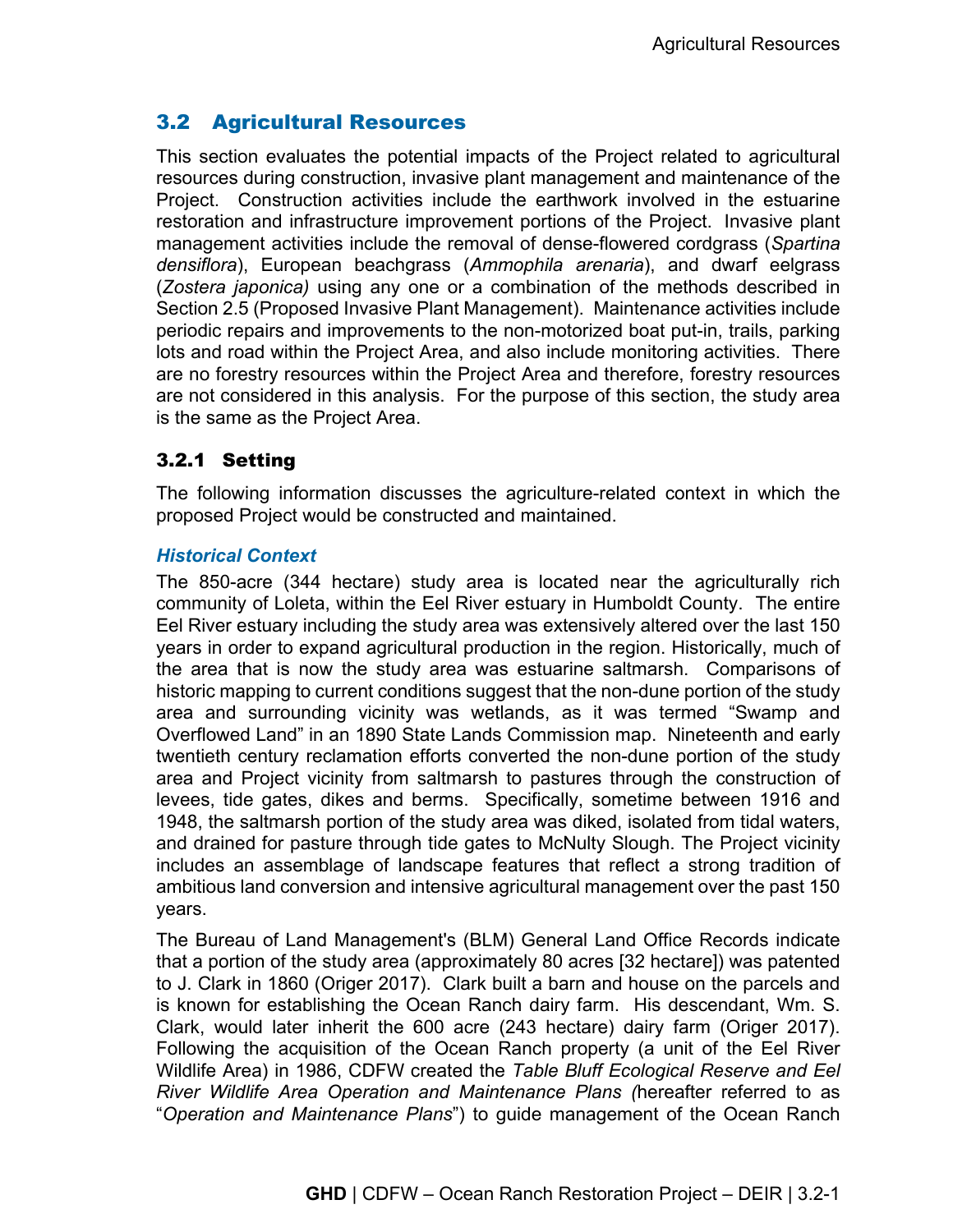property (CDFW 1986). The document includes historical information about agricultural uses within the study area and a grazing management plan. According to CDFW's *Operations and Maintenance Plans* document:

*Livestock grazing has been the primary use of the Ocean Ranch property*  for many years, probably since well before the turn of the century. At one *time the area was operated as a dairy farm. In later years it has been used for beef livestock production. Beginning in 1961 the Russ family leased the*  ranch for this purpose and continued to run cattle there until 1986. *According to Jack Russ the ranch supported about 250 animal units on an annual basis. Some hay cutting was done up until about 10 years ago (approximately 1976) when it was discontinued… Under the terms of the sale of the Ocean Ranch to the Wildlife Conservation Board, the sellers retained the grazing rights for a period of five years.* 

A Grazing Management Plan was created as a subset of the *Operation and Maintenance Plans* to account for the seller's grazing rights throughout the five year period following sale of the property. The methodology used in creating the grazing plan was provided by the University of California Agricultural Extension Service, (now known as the University of California Cooperative Extension), in partnership with Humboldt County. The total acreage of suitable grazing land open to grazing was 745 acres (301 hectares), of which approximately 500 acres (202 hectares) is within the study area. The adopted grazing plan was carried out for a period of five years, from 1986 to 1991 (CDFW 1986).

#### *Existing Land Uses*

Existing land uses within the study area consist of freshwater wetlands, tidal saltmarsh, a network of dilapidated levees, and sand dunes (See Section 3.5 for a more detailed description of existing conditions within each management unit). An unpaved road is present within the study area, and an old barn and associated corrals are located immediately adjacent to the study area. CDFW acquired the study area in 1986 with the intention of managing the site for wildlife and wildlifeoriented recreational uses (CDFW 1986). There are no records of continued grazing beyond the five year period which started in 1986, and it is believed that grazing ceased in the study area around 1991. Moreover and as discussed below, the farmland that once existed in the study area is no longer viable due to levee breaches and tidal inundation that have made the land too wet and saline to agricultural production.

Cattle grazing for vegetation management takes place on lands adjacent to the northern boundary of the study area under five-year agreements. The Project would have no effect on the cattle grazing to the north.

#### *Physical Context*

#### **Soil Mapping**

A Soil Summary Map denoting Natural Resources Conservation Service (NRCS) mapped soil types in the study area is provided as Figure 3.2-1. The soils found in the study area, including their NRCS identification number and Land Capability Classification (LCC) information, are discussed below. An LCC shows, in a general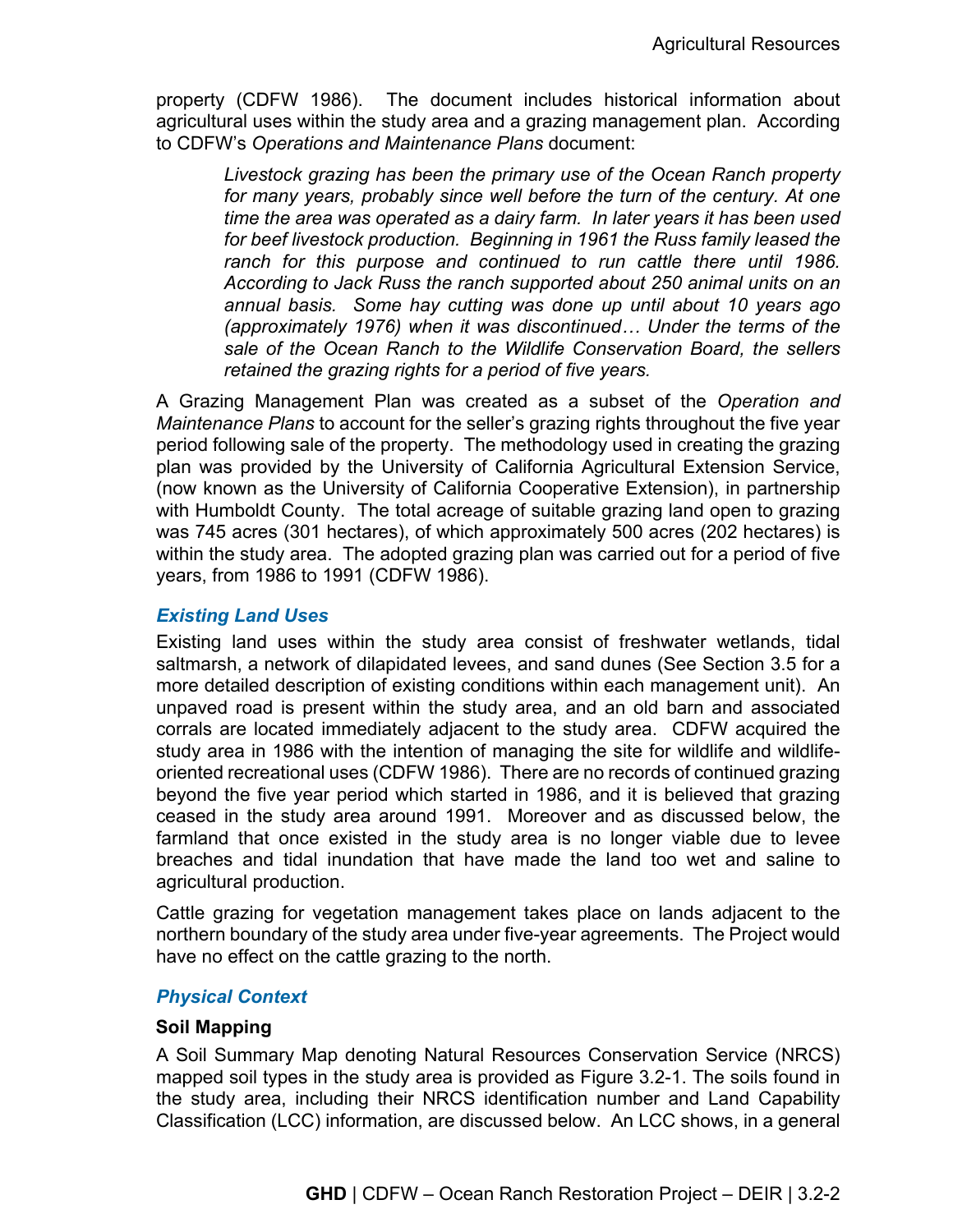way, the suitability of soils for most kinds of field crops (NRCS 2019a). Soils are grouped according to their limitations for field crops, the risk of damage if they are used for crops, and the way they respond to management (NRCS 2019a). Capability classes are designated by numbers one (I) through eight (VIII). The numbers indicate progressively greater limitations and narrower choices for practical use. According to Helms (1992):

*The first four classes are arable land, suitable for cropland, in which the limitations on their use and necessity of conservation measures and careful management increase from one through four (I thru IV). The remaining four classes, five through eight (V thru VIII), are not to be used for cropland, but may have uses for pasture, range, woodland, grazing wildlife, recreation and aesthetic purposes. Within the broad classes are subclasses which signify special limitations such as (e) erosion, (w) excess wetness, (s) problems in the rooting zone, and (c) climatic limitations.* 

All soils information discussed below is sourced from NRCS' Web Soil Survey (2019b). As described below, mapped soils in the study area are generally not agriculturally productive soils. Many of the soil series do not drain water effectively, are consistently tidally influenced, and are in brackish conditions with moderate salinity.

#### **Water and Fluvents (100)**

This soil type is representative of point bars on waterway channels and is located along the banks of McNulty Slough within the study area. Its parent material is alluvium derived from mixed sources. The soil profile typically contains gravelly fine sandy loam in the top horizon for approximately 0-13 inches, followed by extremely gravelly sandy loam in the profile beneath it from 13 to 59 inches. Its LCC is Vw if irrigated or nonirrigated, and it is considered a hydric soil.

#### **Weott (110)**

This soil series is typically found in freshwater wetlands or marshes, depressions, and floodplain steps. It is located in a narrow band within Area A of the study area. Its parent material is alluvium derived from mixed sources. Silt loam is found in all of the horizons of a typical soil profile for this soil series. Its LCC is Vw if irrigated or nonirrigated indicating there are multiple use restrictions to this type of soil involving water. It is considered a hydric soil and ponds water frequently. It has a range of salinity including nonsaline to very slightly saline.

#### **Occidental (140)**

The soil associated with this series is typically found in saltmarsh habitat, and is located in the eastern portion of the study area in patches adjacent to the banks of McNulty Slough and tidally inundated portions of Area C. Its parent material is alluvium derived from mixed sources. Its typical soil profile consists of peat in the upper horizon (up to 3 inches depth) followed by silt clay loam spanning the remaining depth (3-63 inches) over three horizons. Its LCC is VIIw indicating the soil is poor quality for production and that water is a limiting factor. It is considered a hydric soil and ponds water frequently. Soils in this series are typically slightly saline to strongly saline. The soil is considered hydric.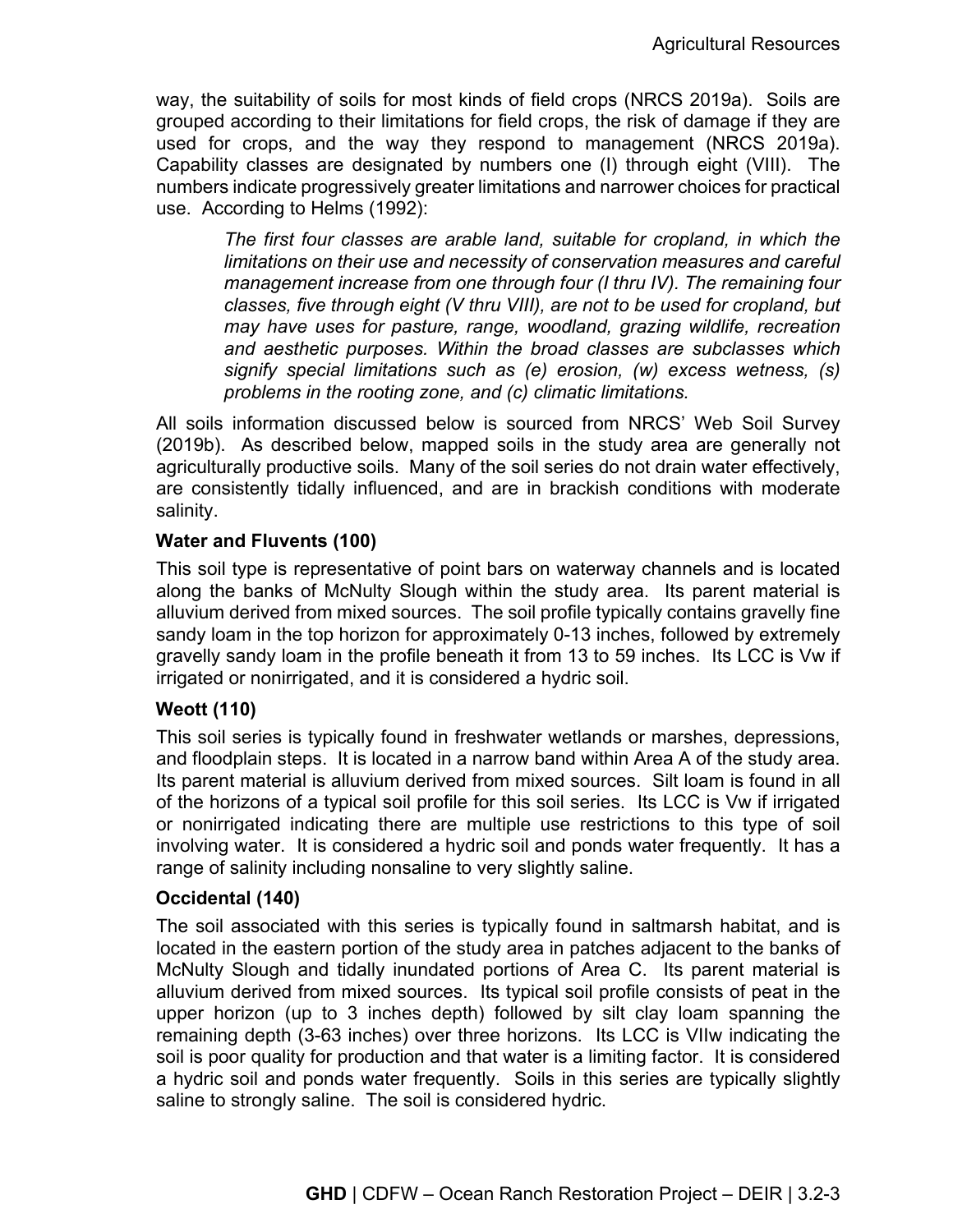### **Wigi complex (141)**

This soil type, which is typically found in saltmarsh habitat, is located in the interior portion of the study area, adjacent to the dune restoration area. Its parent material is alluvium derived from mixed sources. Its typical soil profile consists of peat in the upper horizon (up to one inch deep), followed by silt loam down to seven inches deep, followed by silty clay loam spanning three horizons to 60 inches. Its LCC is VIIs indicating it is of poor quality for production and that shallowness and/or salinity is a limiting factor. The soil complex is considered hydric, and is strongly saline.

#### **Samoa-Clambeach complex (155)**

This soil type is a mixture of the Samoa soil series and Clambeach soil series and is typically found in sand dunes. It is located within the proposed dune restoration area and in patches within Area A within the study area. Its parent material is aeolian and marine sand derived from mixed sources. The typical soil profile consists of slightly decomposed plant material in the upper horizon (up to one inch), followed by sand spanning three horizons to a depth of 63 inches. Its LCC is VIe indicating it is a poor quality for cultivation and that erosion is a limiting factor. The soil complex is not considered hydric, has low available water storage, and is nonsaline to very slightly saline.

### **Oxyaquic Udipsamments-Samoa complex (157***)*

This soil type is a mixture of Oxyaquic Udipsamments soil series and Samoa soil series and is typically found at the toeslope of beaches. It is located at the southern tip of the study area, close to the mouth of the Eel River, and along the beach at the northern end of the dune restoration area. Its parent material is beach sand and gravel derived from mixed sources. The typical soil profile consists of fine sand or sand spanning over two horizons to a depth of 60 inches. Its LCC is VIII, indicating it is highly unsuitable for cultivation. It is not considered a hydric soil complex and is strongly saline (Oxyauic Udipsamments) or nonsaline to very slightly saline (Samoa).

#### **Hookton-Tablebluff complex (230)**

This soil type is a mixture of Hookton and Tablebluff soil series and is typically found in the form of erosion remnants on the summit of a landform. It is located in the northern portion of the study area at the terminus of the access road. Its parent material is either mixed alluvium or aeolian deposits over mixed alluvium. This soil series complex is IIe indicating it is suitable for cultivation, although there are erosion-related limiting factors. It is not considered a hydric soil, does not pond water frequently, and ranges from being considered nonsaline to very slightly saline.

#### **Cannonball-Candymountain-Lepoil complex (233)**

This soil type is a mixture of Cannonball, Candymountain and Lepoil soil series and is typically found in the form of erosion remnants, marine terraces or hills on marine terraces on either the summit or backslope of a landform. A small amount of this soil type can be found at the northern extent of the dune restoration area. Its parent material consists of mixed alluvium, mixed marine deposits or sedimentary rock. The soil series complex LCC is VIe indicating it is not suitable for cultivation and that erosion is a limiting factor. The soil series complex is not considered hydric, does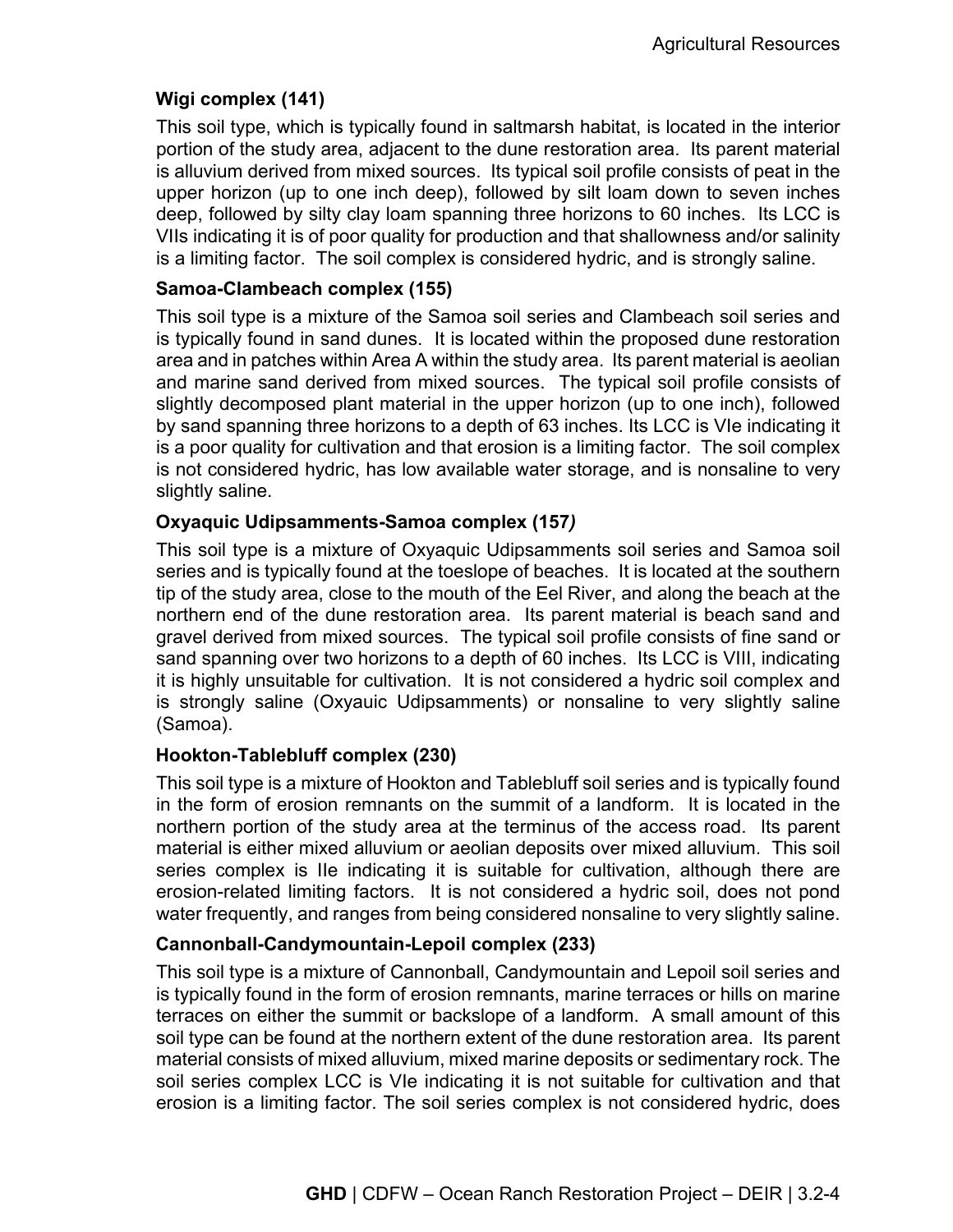not pond water frequently, and ranges from being considered nonsaline to very slightly saline.

## 3.2.2 Regulatory Framework

The following federal, state and local policies provide for protection of Prime, Unique or Farmland of Statewide Importance.

### *Federal*

#### **Federal Farmland Protection Policies**

Under the Federal Farmland Protection Policy Act (FPPA), projects are subject to FPPA requirements if they may irreversibly convert farmland (directly or indirectly) to non-agricultural use and are completed by, or with the assistance of, a federal agency. The NRCS is charged with oversight of the FPPA. The proposed Project is funded with federal funds, and occurs on historic pastureland, warranting consideration under the FPPA.

NRCS uses a Land Evaluation and Site Assessment (LESA) system to establish a farmland conversion impact rating score on proposed sites of federally funded and assisted projects. The assessment is conducted on the Farmland Conversion Impact Rating form. According to this form, if the site does not contain Prime, Unique, Statewide or Local Important Farmland, then the FPPA does not apply. In California, maps of these different farmland types are prepared by the Department of Conservation through the Farmland Mitigation and Monitoring Program (FMMP). The study area has not been mapped through FMMP, and therefore does not contain the designations mentioned above. Therefore, the requirements of the FPPA would not apply to this Project. Consideration of any potential future classification of agricultural lands in the study area in the absence of FMMP mapping is discussed under CEQA below.

#### *State*

#### **Farmland Conservancy Program Act**

State farmland protection policy is described in the California Farmland Conservancy Program Act (CFCPA) (Public Resources Code (PRC) Section 10201- 10202). The CFCPA recognizes the importance of the state's agricultural lands economically, culturally, and in terms of food security, as well as the threat to those lands from development. The agricultural conservation strategy established by the CFCPA involves appropriating state funds for the voluntary purchase of agricultural easements, together with restrictions on development through local planning and zoning.

The CFCPA is not relevant to the Project because there is an absence of viable farmland within the study area.

### **California Environmental Quality Act (CEQA)**

Pursuant to CEQA, agricultural land may be mapped through the FMMP and designated as Prime Farmland, Unique Farmland, or Farmland of Statewide Importance. The Department of Conservation identifies and maps these areas, as defined below, based on water availability, soil temperature range, acid-alkali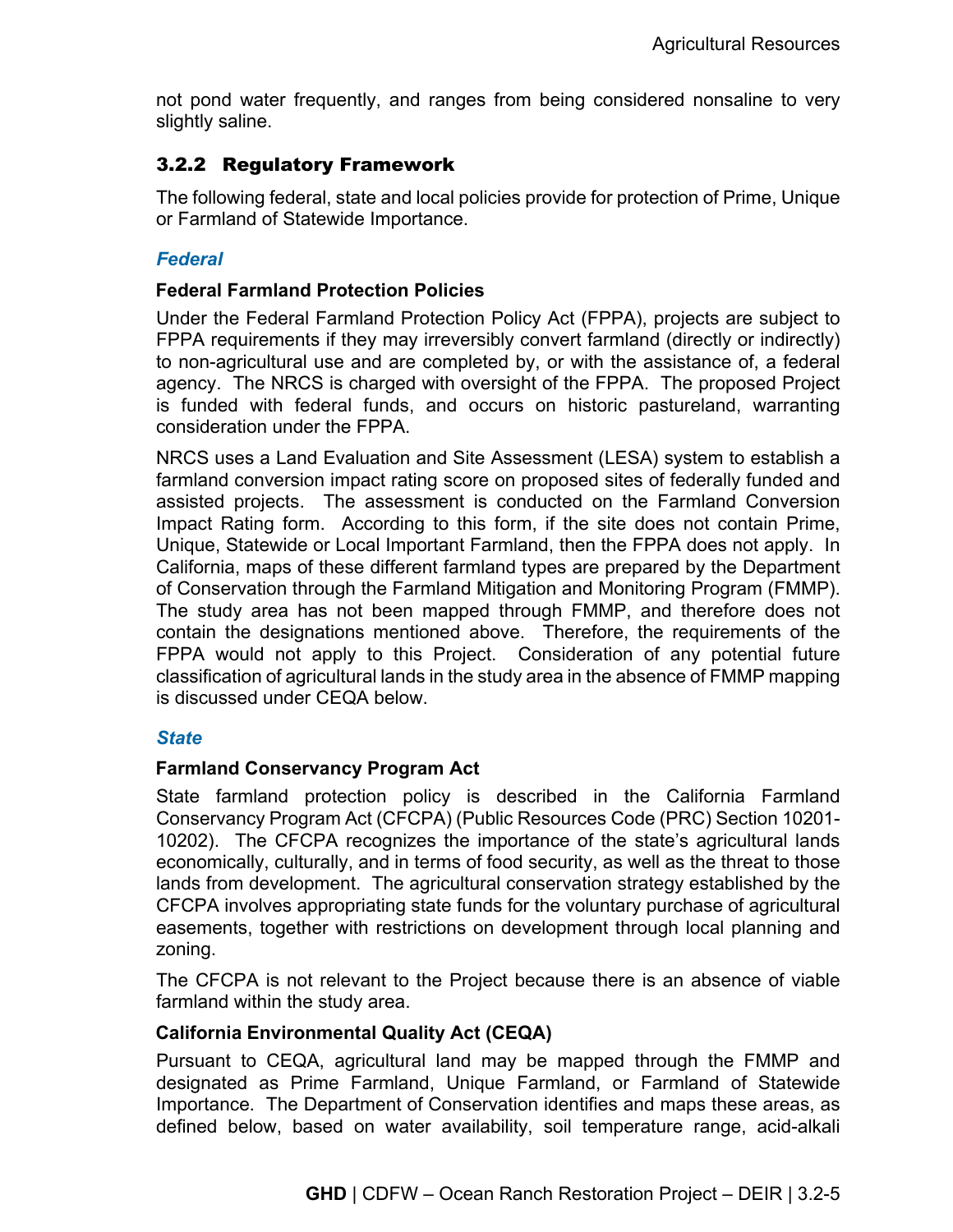balance, water table location, soil sodium content, flooding, erodability, permeability, rock fragment content, and rooting depth.

Prime Farmland: Farmland with the best combination of physical and chemical features able to sustain long term agricultural production. This land has the soil quality, growing season, and moisture supply needed to produce sustained high yields. Prime Farmland must have been used for the production of irrigated crops at some time during the two update cycles (or four years) prior to the mapping date.

Unique Farmland: Farmland with the special combination of soil quality, location, growing season, and moisture supply needed to produce sustained high quality and/or high yields of a specific crop when treated and managed according to current farming methods. This land is usually irrigated, but may include non-irrigated orchards or vineyards as found in some climatic zones in California. For land to be classified Unique Farmland, the crop grown on the land must have qualified for the "California Agriculture" list at some time during the two update cycles (or four years) prior to the mapping date.

Farmland of Statewide Importance: Farmland other than Prime Farmland which has a good combination of physical and chemical characteristics for the production of crops but with minor shortcomings, such as greater slopes or less ability to store soil moisture. Farmland of Statewide Importance must have been used for the production of irrigated crops at some time during the two update cycles (or four years) prior to the mapping date.

CEQA requires lead agencies to potential impacts to agricultural resources at least in part based on the FMMP. However, in areas where lands have not been mapped through the FMMP (such as the study area), PRC Section 21060.1(b) states a property is considered "prime agricultural land" if its meets any of the following definitions provided at Government Code (GOV) Section 51201(c):

- *(c) "Prime agricultural land" means any of the following:*
	- *1. All land that qualifies for rating as class I or class II in the NRCS land use capability classifications.*
	- *2. Land which qualifies for rating 80 through 100 in the Storie Index Rating.*
	- *3. Land which supports livestock used for the production of food and fiber and which has an annual carrying capacity equivalent to at least one animal unit per acre as defined by the United States Department of Agriculture.*
	- *4. Land planted with fruit- or nut-bearing trees, vines, bushes, or crops which have a nonbearing period of less than five years and which will normally return during the commercial bearing period on an annual basis from the production of unprocessed agricultural plant production not less than two hundred dollars (\$200) per acre.*

A determination of which lands can be considered "prime agricultural land" per PRC Section 21060.1(b) is discussed in Impact AG-1 of Section 3.2.5.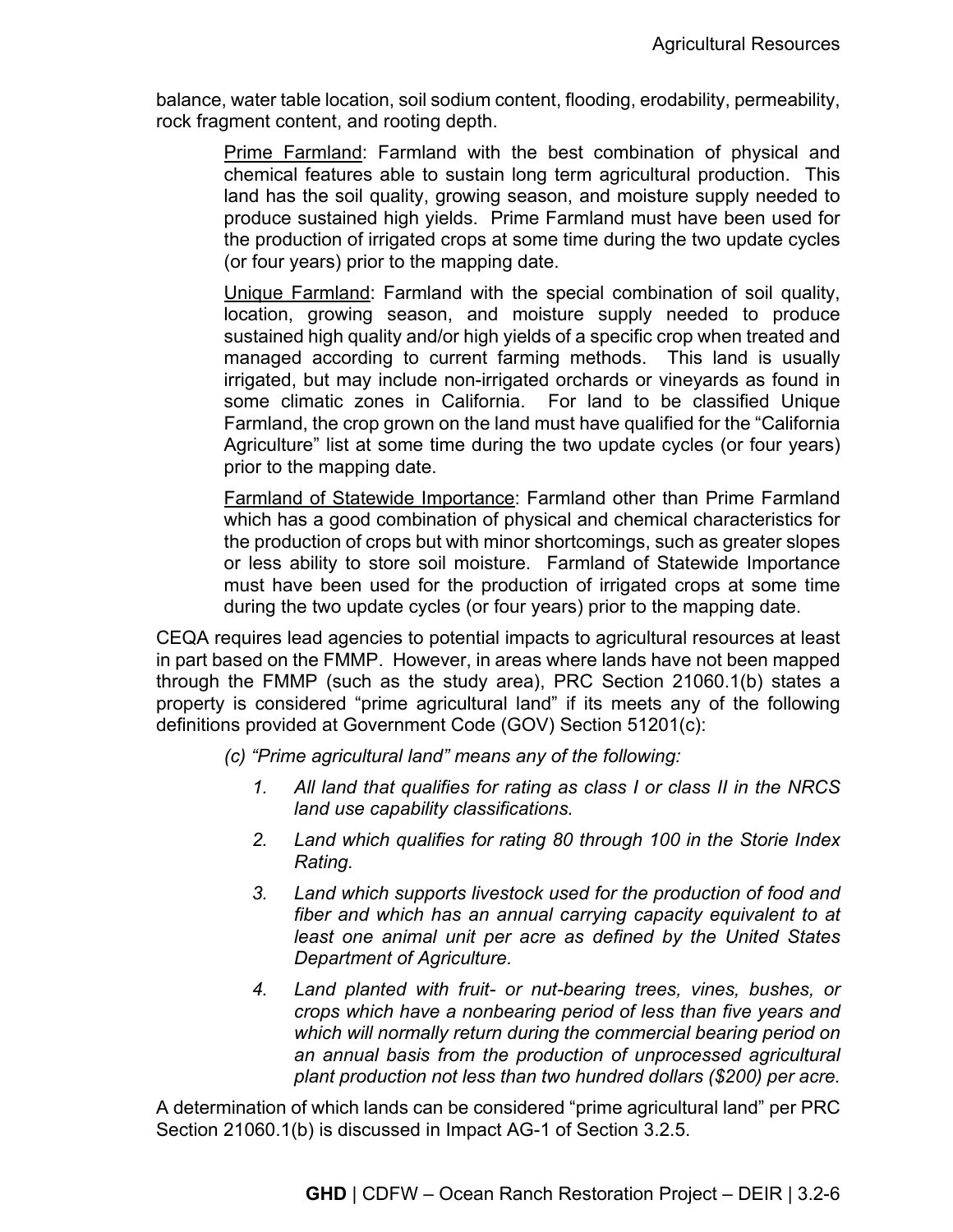Under CEQA, an impact on an agricultural resource is considered significant if a Project would result in an impact to or conversion of Prime Farmland, Unique Farmland, or Farmland of Statewide Importance. A LESA evaluation is an optional model to assess impacts on agricultural resources. CDFW determined that a LESA evaluation was not appropriate for this Project, as no viable farmland exists within the study area due to the daily tidal inundation, residual soil salinity, and abundant wetlands and sand dunes occurring onsite. Lands within the study area have not been utilized for agricultural production for nearly 30 years.

#### **California Coastal Act**

The study area is within the Coastal Zone. The California Coastal Act (Coastal Act) contains the Government Code policies relevant to the conversion of agricultural land in the Coastal Zone to natural resource uses. The lands within the study area were used for agricultural production almost 30 years ago, and according to Government Code Section 51201 (c), one soil series (Hookton-Tablebluff complex) can be considered a "prime agricultural land." The following Coastal Act sections are germane to this impact analysis:

*Public Resources Code Section 30113*

*"Prime agricultural land" means those lands defined in paragraph (1), (2), (3), or (4) of subdivision (c) of Section 51201 of the Government Code.* 

*Public Resources Code Section 30241.5* 

*Agricultural land; determination of viability of uses; economic feasibility evaluation* 

- *(a) If the viability of existing agricultural uses is an issue pursuant to subdivision (b) of Section 30241 as to any local coastal program or amendment to any certified local coastal program submitted for review and approval under this division, the determination of "viability" shall include, but not be limited to, consideration of an economic feasibility evaluation containing at least both of the following elements:* 
	- *(1) An analysis of the gross revenue from the agricultural products grown in the area for the five years immediately preceding the date of the filing of a proposed local coastal program or an amendment to any local coastal program.*
	- *(2) An analysis of the operational expenses, excluding the cost of land, associated with the production of the agricultural products grown in the area for the five years immediately preceding the date of the filing of a proposed local coastal program or an amendment to any local coastal program.*

*For purposes of this subdivision, "area" means a geographic area of sufficient size to provide an accurate evaluation of the economic feasibility of agricultural uses for those lands included in the local coastal program or in the proposed amendment to a certified local coastal program.*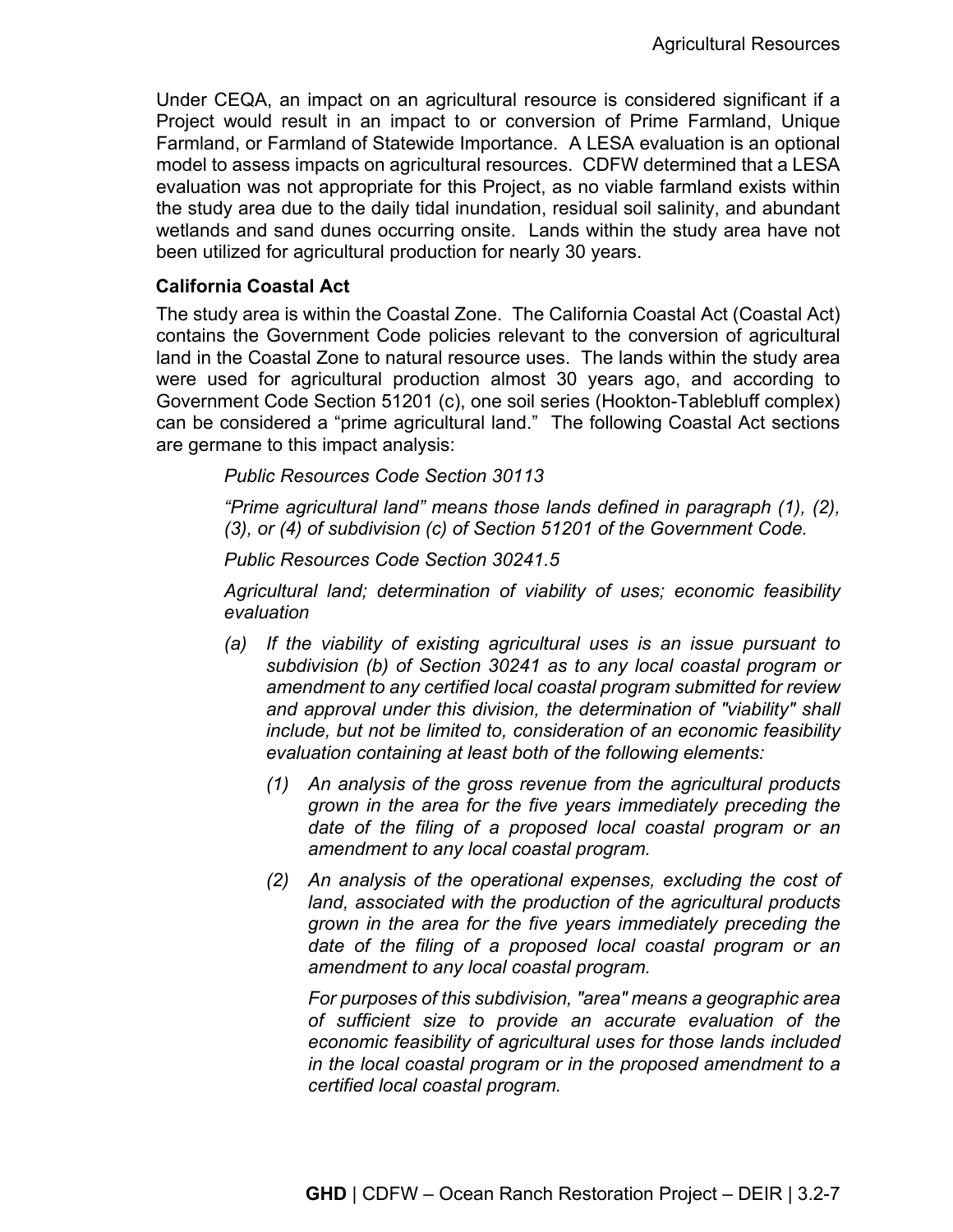- *(b) The economic feasibility evaluation required by subdivision (a) shall be submitted to the commission, by the local government, as part of its submittal of a local coastal program or an amendment to any local coastal program. If the local government determines that it does not have the staff with the necessary expertise to conduct the economic feasibility evaluation, the evaluation may be conducted under agreement with the local government by a consultant selected jointly by local government and the executive director of the commission.* 
	- *(2) An analysis of the operational expenses, excluding the cost of land, associated with the production of the agricultural products grown in the area for the five years immediately preceding the date of the filing of a proposed local coastal program or an amendment to any local coastal program.*

#### *Public Resources Code Section 30242*

*All other lands suitable for agricultural use shall not be converted to nonagricultural uses unless (1) continued or renewed agricultural use is not feasible, or (2) such conversion would preserve prime agricultural land or concentrate development consistent with Section 30250. Any such permitted conversion shall be compatible with continued agricultural use on surrounding lands.*

### *Regional and Local*

Lands within the study area are owned by CDFW or are under the jurisdiction of the State Lands Commission, and therefore will not require a Conditional Use Permit from Humboldt County nor adherence to the Humboldt County General Plan or the Local Coastal Program Eel River Area Plan. Because potential impacts related to agricultural resources would be limited to the study area, local and regional regulatory policies are not considered in this analysis.

## 3.2.3 Evaluation Criteria and Significance Thresholds

Under criteria based on Appendix G of the current CEQA Guidelines, the Project would be considered to have a significant impact on agricultural resources if it would result in any of the following:

- Convert Prime Farmland, Unique Farmland, or Farmland of Statewide Importance (Farmland), as shown on the maps prepared pursuant to the FMMP of the California Resources Agency, to non-agricultural use;
- Conflict with existing zoning for agricultural use or a Williamson Act contract;
- Conflict with existing zoning for, or cause rezoning of, forest land (as defined in PRC Section 12220(g)), timberland (as defined by PRC Section 4526), or timberland zoned Timberland Production (as defined by Government Code Section 51104(g));
- Result in the loss of forest land or conversion of forest land to non-forest use; or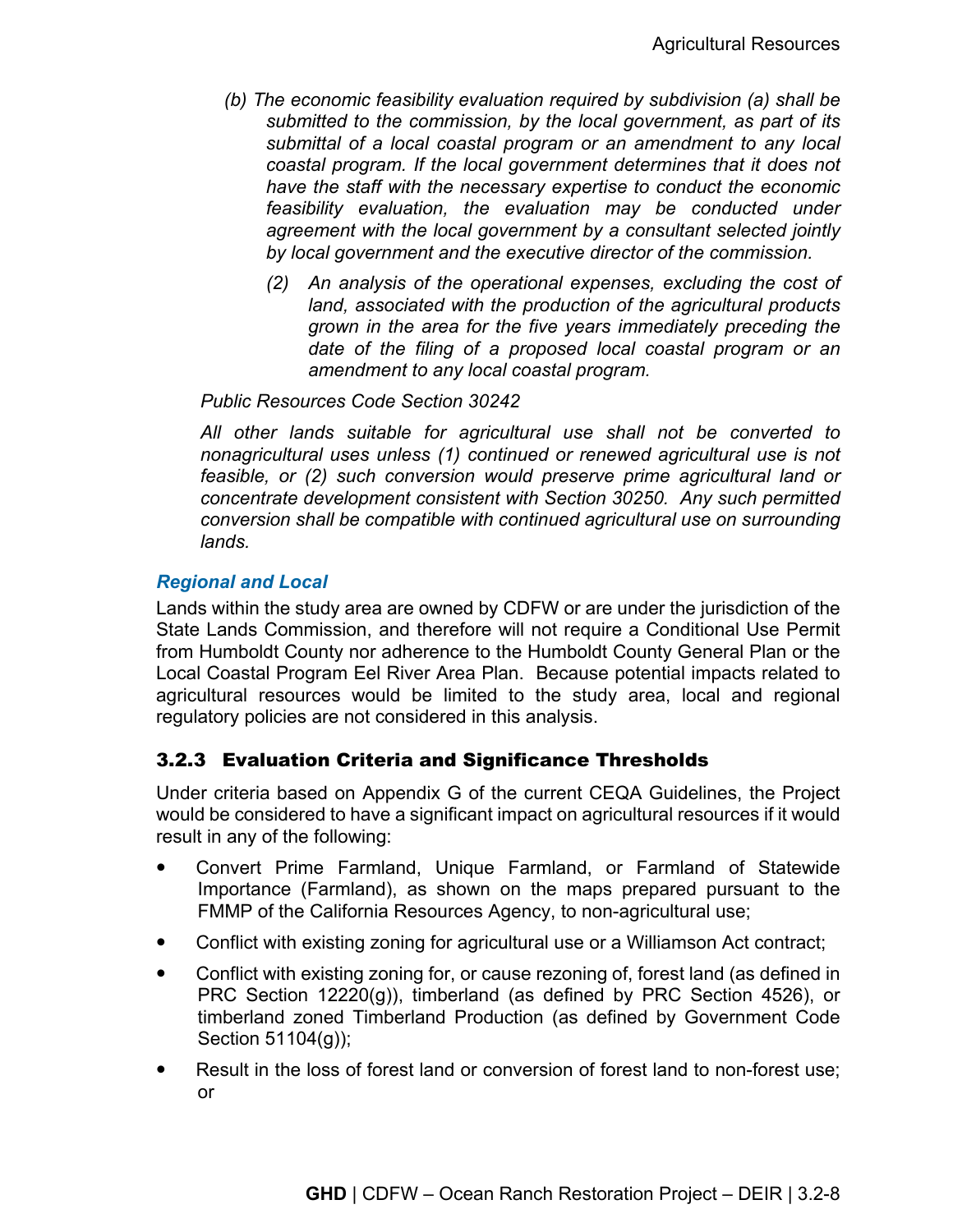• Involve other changes in the existing environment which, due to their location or nature, could result in conversion of Farmland to non-agricultural use or conversion of forest land to non-forest use.

## 3.2.4 Methodology

The study area used to analyze potential impacts to agricultural resources contains coastal dunes, tidal lands and submerged lands. A significant impact would occur if implementation of the proposed Project would result in inconsistencies or conflicts on these lands with the adopted goals and policies of applicable rules and regulations of the Coastal Act or CFCPA. The impact analysis included in this section is based on various studies and agricultural resources investigations and analyses conducted for the Project by GHD Inc., Ducks Unlimited, Inc., CDFW and NRCS.

### *Areas of No Project Impact*

Construction, invasive plant management and maintenance of the Project would not result in impacts related to four of the significance criteria identified in Appendix G of the current CEQA Guidelines. As the Project will not impact the following significance criteria, these four criteria are not further discussed in the impact analysis:

- **Would the Project conflict with existing zoning for agricultural use, or a Williamson Act contract?** As stated above, the study area is state owned and local county zoning laws do not apply to the Project. None-the-less, land in the study area is zoned Agriculture Exclusive (AE) with 60 acre (24 hectare) minimum lots, with Coastal Wetlands (W), Flood Hazard Areas (F), Streams and Riparian Corridor Protection (R), and Transitional Agricultural Lands (T) combining zones. Conditional uses of AE zoned lands include Fish and Wildlife Management, Watershed Management, Wetland Restoration, Resource-Related Recreation and Coastal Access Facilities, which are consistent with the Project. There are no Williamson Act contracts on lands within the study area (DOC 2015). Therefore, the Project would not conflict with zoning or a Williamson Act contract, and no impact would result.
- **Would the Project conflict with existing zoning for, or cause rezoning of, forest land (as defined in PRC Section 12220(g)), timberland (as defined by PRC Section 4526), or timberland zoned Timberland Production (as defined by Government Code Section 51104(g))?** There are no forest lands, timberland or timberland zoned Timberland Production in the study area; therefore, no forest land or timberland would be converted to non-forest or nontimberland use. The nearest area designated as a Timber Production Zone is located approximately five miles east of the study area and is held under private ownership. The Project would not impact the zoning of this area, and no impact would occur.
- **Would the Project result in the loss of forest land or conversion of forest land to non-forest use?** There are no forest lands within the study area; therefore, no forest land would be converted to non-forest use. No impact would result.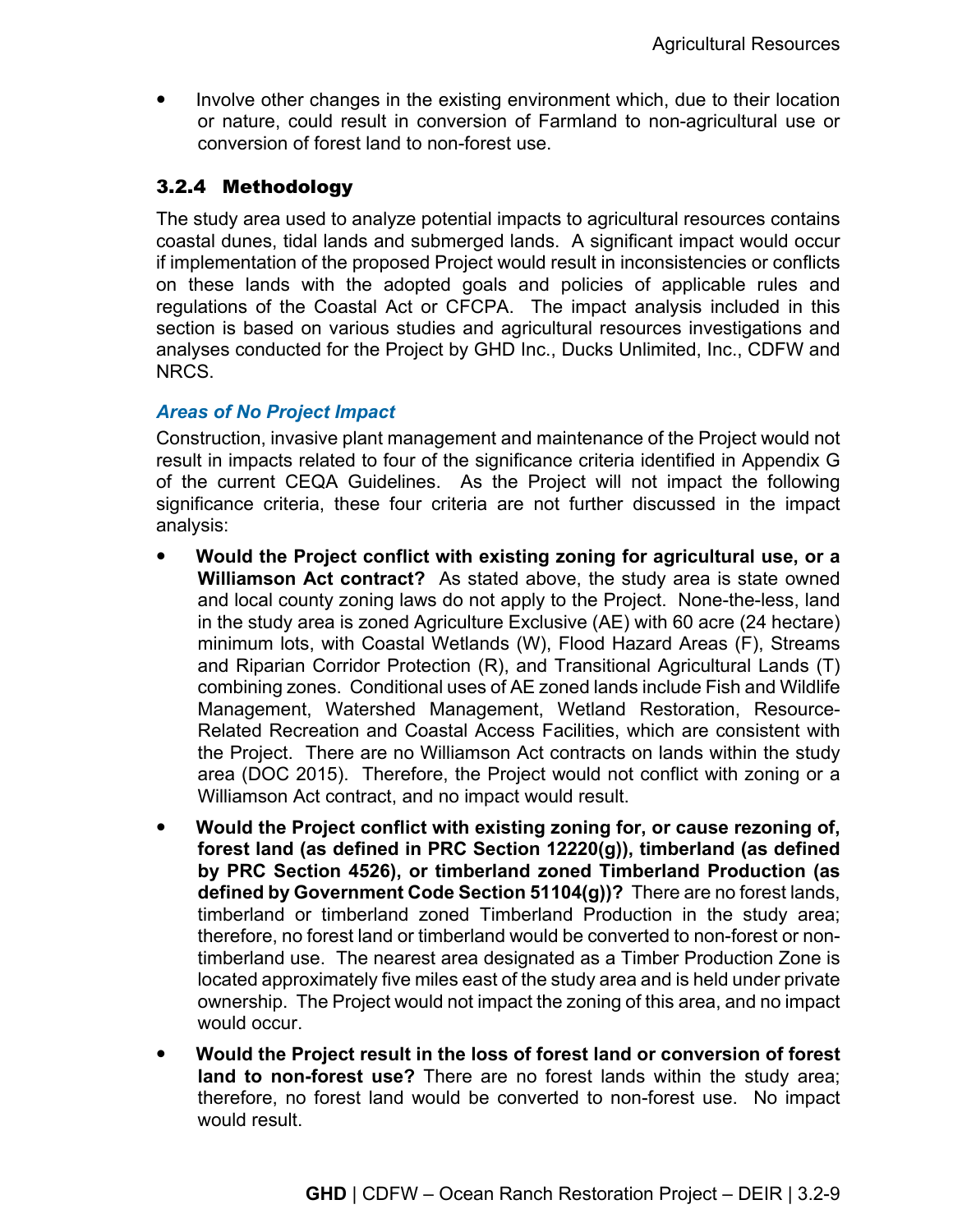**Would the Project involve other changes in the existing environment which, due to their location or nature, could result in conversion of Farmland, to non-agricultural use or conversion of forest land to nonforest use?** There are no other changes in the existing environment related to the Project that would impact Farmland or forest land in or adjacent to the study area. No impact would result.

## 3.2.5 Impacts and Mitigation Measures

**Impact AG-1: Would the Project convert Prime Farmland, Unique Farmland, or Farmland of Statewide Importance (Farmland), as shown on the maps for the Farmland Mapping and Monitoring Program (FMMP) by the California Resources Agency, to non-agricultural use?**

Lands within the Project Area have not been formally analyzed by the Department of Conservation to determine if they meet the criteria for being designated as Prime Farmland, Unique Farmland, or Farmland of Statewide Importance. In accordance with PRC Section 21060.1(b), areas that have not been surveyed and classified through the FMMP can be considered "prime agricultural land" if they meet one of the four definitions provided at GOV Section 51201(c):

- 1. All land that qualifies for rating as class I or class II in the NRCS land use capability classifications.
- 2. Land which qualifies for rating 80 through 100 in the Storie Index Rating.
- 3. Land which supports livestock used for the production of food and fiber and which has an annual carrying capacity equivalent to at least one animal unit per acre as defined by the United States Department of Agriculture.
- 4. Land planted with fruit- or nut-bearing trees, vines, bushes, or crops which have a nonbearing period of less than five years and which will normally return during the commercial bearing period on an annual basis from the production of unprocessed agricultural plant production not less than two hundred dollars (\$200) per acre.

As described in Section 3.2.1, eight different soil types have been mapped by NRCS within the study area, all of which are generally not agriculturally productive soils. Many of the soil series do not drain water effectively, are consistently tidally influenced, and are in brackish conditions with moderate salinities. Only one of the eight soil series (Hookton-Tablebluff complex) has a LCC rating of class II consistent with the definition of "prime agricultural land" provided at GOV 50201(c)(1) (as well as at Section 30113 of the Coastal Act). None of the soils meet the Storie Index rating criteria provided at GOV 50201(c)(2), and lands in the study area have been used for crop or livestock production for over 30 years (as defined at GOV 50201(c)(3)-(4)).

The Hookton-Tablebluff complex is located along the northeastern portion of the study area, near Table Bluff, and constitutes approximately eight percent of the soil within the study area (NRCS 2019b). The area associated with this soil type includes some mapped aquatic habitats (Pacific Coast Fish, Wildlife and Wetlands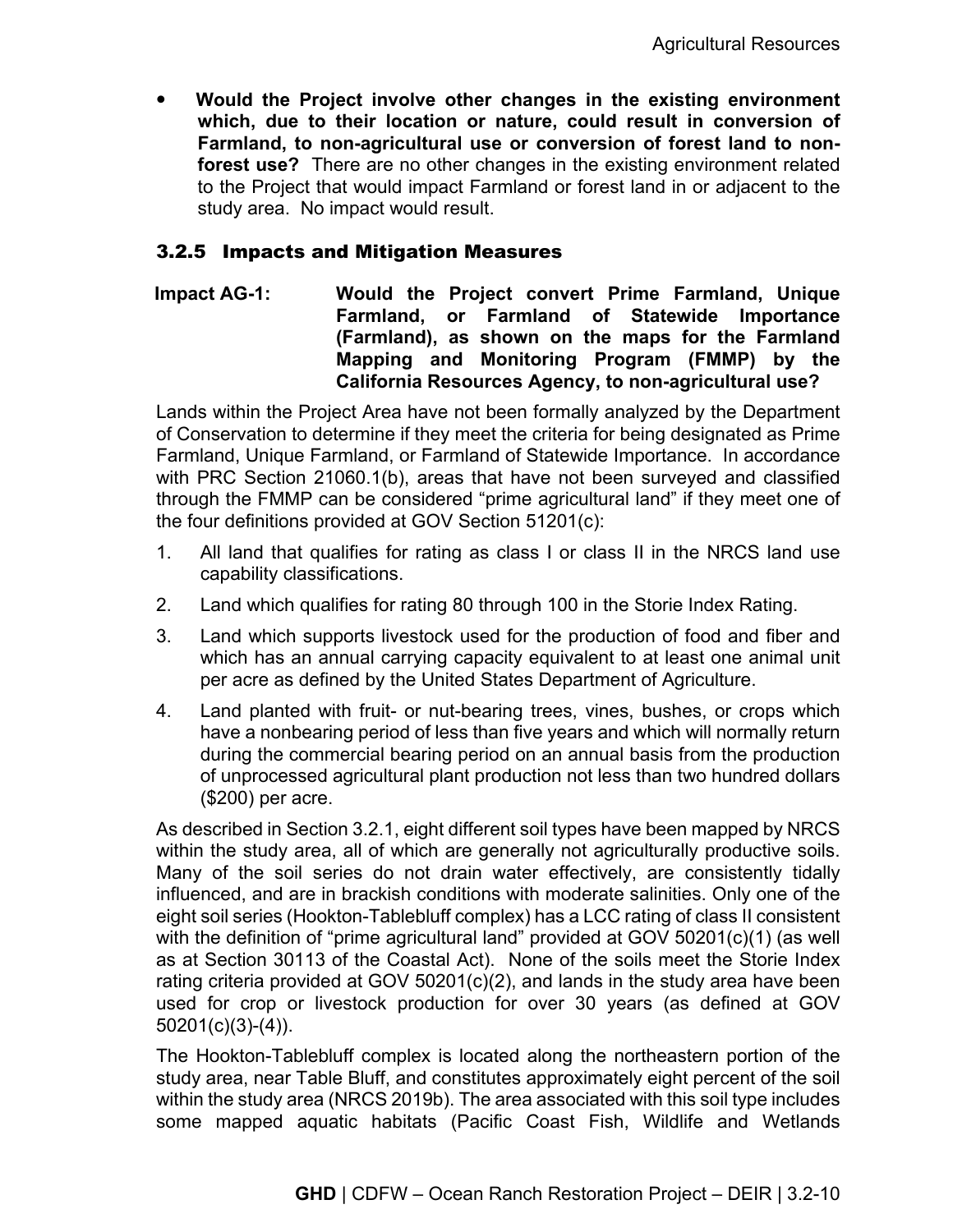Restoration Association 2018), the road that provides access to the study area, and higher elevation areas that transition north towards Table Bluff. As noted above, none of this area has been used for agricultural production for over 30 years. As a result, implementation of the Project would not result in the conversion of agriculturally viable land to a non-agricultural use.

In summary, only a small portion (eight percent) of the study area has a mapped soil that meets the definition of "prime agricultural land" provided at PRC Section 21060.1(b) and/or Section 30113 of the Coastal Act. The study area has not been used for agricultural purposes for nearly 30 years, is tidally influenced, and is too saline and wet to support agriculture. The Project would not convert designated Prime Farmland, Unique Farmland or Farmland of Statewide Importance to a nonagricultural use because those designations do not exist within the study area, and because the Project inherently wouldn't impact viable farmland. The Project would not conflict with policies related to agricultural lands under the FMMP, because FMMP classifications within the study area do not exist, and renewed agricultural use is not feasible within the study area, respectively. Therefore, the impact on agricultural land would be less than significant.

**Mitigation Measures:** No mitigation is necessary.

**Level of Significance:** Less than significant.

### 3.2.6 Cumulative Impacts

#### **Impact AR-C-1: Would the Project contribute to a cumulatively significant impact to Agricultural Resources or Forestry Resources?**

As discussed in Impact AG-1, the Project would result in a less-than-significant impact on agricultural land. As the land uses in the vicinity of the study area have a history of being used for agricultural purposes, the potential exists for the construction and maintenance of other restoration based cumulative projects identified in Table 3-1 to convert Prime Farmland, Unique Farmland, or Farmland of Statewide Importance to a non-agricultural use. However, as the Project itself would not convert Prime Farmland, Unique Farmland, or Farmland of Statewide Importance to a non-agricultural use, the Project's contribution to cumulative impacts related to the potential conversion of agricultural lands to a non-agricultural use would not be cumulatively considerable, and therefore less than significant.

#### **Mitigation Measures:** No mitigation is necessary.

**Level of Significance:** Less than Significant.

### 3.2.7 References

Aszman, S. 2018. NRCS MLRA Soil Survey Leader. Personal Communication. Email correspondence between S. Aszman and M. Schwarz, GHD, discussing Map unit CA600 110-Weott. December 17.

California Board of Equalization. 2019. Government Code Section 51201. Retrieved from: http://www.boe.ca.gov/lawguides/property/current/ptlg/gov/51201.html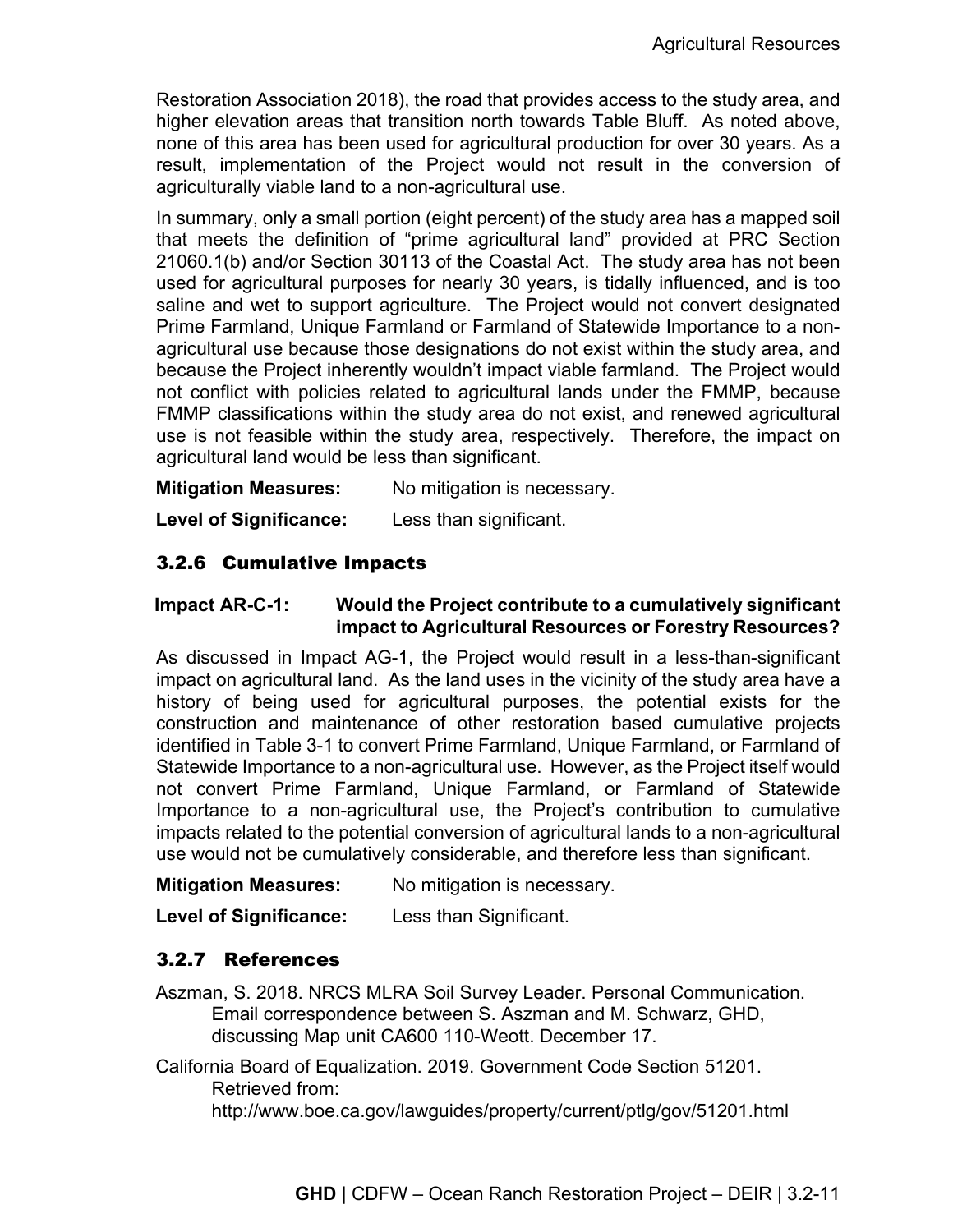California Department of Conservation (DOC). Nd. Important Farmland Mapping Categories and Soil Taxonomy Terms. Available at: https://www.conservation.ca.gov/dlrp/fmmp/Documents/soil\_criteria.pdf

California Department of Conservation (DOC). 2019. Farmland Mapping and Monitoring Program. Available at: https://www.conservation.ca.gov/dlrp/fmmp/Pages/county\_info.aspx

California Department of Conservation (DOC). 2015. Humboldt County Williamson Act Map. Accessed June 26, 2019 via file:///C:/Users/hcahill/Downloads/Humboldt\_s\_15\_16\_WA.pdf.

California Department of Fish and Wildlife (CDFW). 1986. Table Bluff Ecological Reserve and Eel River Wildlife Area Operation and Maintenance Plans.

Ducks Unlimited. 2015. Feasibility Study for the Restoration of the Ocean Ranch Unit of the Eel River Wildlife Area. Prepared for the California Department of Fish and Wildlife and the California State Coastal Conservancy. December.

Helms, D. 1992. Readings in the History of the Soil Conservation Service, Washington, DC: Soil Conservation Service, 1992, pp. 60-73. Available at: https://www.nrcs.usda.gov/wps/portal/nrcs/detail/national/about/history/?cid =nrcs143\_021436

Humboldt County. Nd. Humboldt County Code Zoning Regulations. Title III Land Use and Development. Retrieved from: https://humboldtgov.org/DocumentCenter/View/4029/Humboldt-County-Zoning-Regulations-PDF?bidId=

Humboldt County. 2019. Humboldt County Web GIS. Accessed June 26, 2019 via http://webgis.co.humboldt.ca.us/HCEGIS2.0/.

Natural Resources Conservation Service (NRCS). 2019a. Description of Land Capability Classification. Retrieved from: https://websoilsurvey.sc.egov.usda.gov/App/WebSoilSurvey.aspx

Natural Resources Conservation Service (NRCS). 2019b. Web Soil Survey. Retrieved from: https://websoilsurvey.sc.egov.usda.gov/App/WebSoilSurvey.aspx.

- Origer and Associates. 2017. Historical Resources Study for the Ocean Ranch Estuary Restoration Project Humboldt County, California, prepared for Ducks Unlimited (DU Project No. US-CA-398-4), December.
- Pacific Coast Fish, Wildlife, and Wetlands Restoration Association (Pacific Coast Restoration). 2018. Preliminary Aquatic Resources Delineation for the Ocean Ranch Restoration Project. DU Project No. US-CA-398-4.

Public Resources Code. 2018. Division 20, California Coastal Act, October.

United States Department of Agriculture. 2019. Web Soil Survey. Accessed June 26, 2019 via

https://websoilsurvey.sc.egov.usda.gov/App/WebSoilSurvey.aspx.